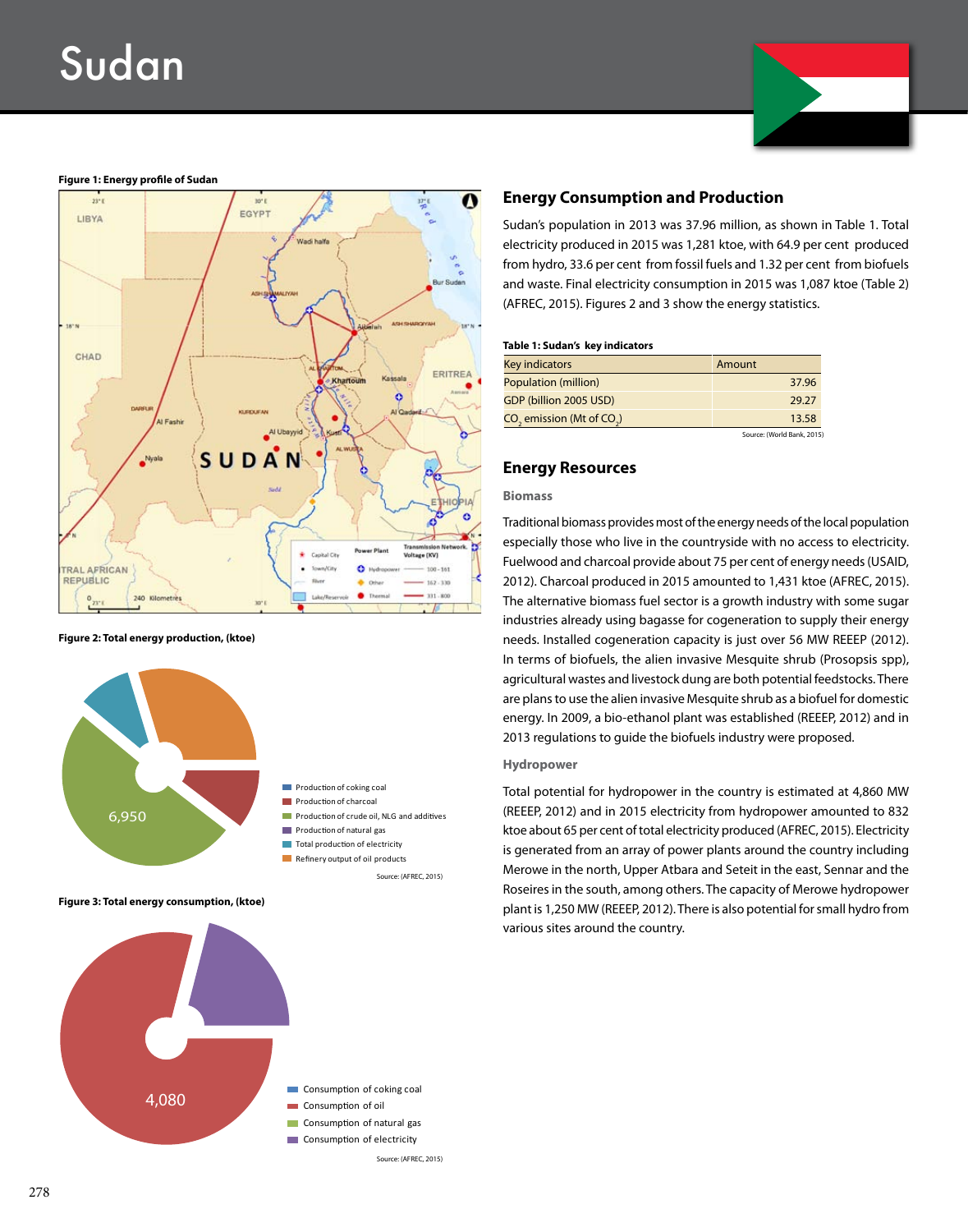#### **Table 2: Total energy statistics (ktoe)**

| Category                                          | 2000        | 2005        | 2010         | 2015 P                   |
|---------------------------------------------------|-------------|-------------|--------------|--------------------------|
| Production of coking coal                         |             |             |              |                          |
| <b>Production of charcoal</b>                     |             | 1,511       | 1,368        | 1,431                    |
| Production of crude oil, NLG and additives        | 8,380       | 13,700      | 21,555       | 6,950                    |
| Production of natural gas                         |             |             |              |                          |
| Production of electricity from biofuels and waste | 44          | 44          | 44           | 17                       |
| Production of electricity from fossil fuels       | 119         | 203         | 112          | 431                      |
| Production of nuclear electricity                 |             |             |              | $\overline{\phantom{0}}$ |
| Production of hydro electricity                   | 102         | 95          | 533          | 832                      |
| Production of geothermal electricity              |             |             |              | $\qquad \qquad -$        |
| Production of electricity from solar, wind, Etc.  | $\mathbf 0$ | $\mathbf 0$ | $\mathbf{0}$ | $\mathbf{1}$             |
| <b>Total production of electricity</b>            | 265         | 342         | 689          | 1,281                    |
| Refinery output of oil products                   | 1,962       | 3,506       | 4,883        | 4,075                    |
| Final Consumption of coking coal                  |             |             |              |                          |
| Final consumption of oil                          | 1,358       | 2,526       | 4,480        | 4,080                    |
| Final consumption of natural gas                  |             |             |              |                          |
| Final consumption of electricity                  | 135         | 215         | 520          | 1,087                    |
| Consumption of oil in industry                    | 207         | 286         | 1,206        | 777                      |
| Consumption of natural gas in industry            | ۳           |             | -            | -                        |
| Consumption of electricity in industry            | 29          | 36          | 76           | 100                      |
| Consumption of coking coal in industry            |             |             |              |                          |
| Consumption of oil in transport                   | 1,001       | 2,017       | 2,789        | 2,802                    |
| Consumption of electricity in transport           |             |             |              | -                        |
| Net imports of coking coal                        |             |             |              | -                        |
| Net imports of crude oil, NGL, Etc.               | $-6,184$    | $-4,876$    | $-6,822$     | $-931$                   |
| Net imports of oil product                        | 515         | 640         | 409          | 860                      |
| Net imports of natural gas                        |             |             |              |                          |
| Net imports of electricity                        |             |             |              |                          |
| . Data not annlicahle .                           |             |             |              | (AFREC, 2015)            |

- : Data not applicable 0 : Data not available

(P): Projected

## **Oil and natural gas**

As in the case of South Sudan, oil plays a major role in the economy of the Republic of Sudan. In 2005, production of oil was 13,700 ktoe increasing to 21,555 in 2010. In 2015, however production had declined to a mere 6,950 ktoe (AFREC, 2015). This can be attributed to the fact that after 2011, most of the oil producing blocks were located in the newly independent South Sudan; and the Republic of Sudan remained with the oil infrastructure including pipelines and refineries. Most of the oil producing areas are on, or near, the border with South Sudan. Net imports of oil increased from 409 ktoe in 2010 to 860 ktoe in 2015 (AFREC, 2015). The government recently opened exploration bids for some new blocks hoping that new finds will help boost the oil sector (EOE, 2013). In 2015, 33.6 per cent of electricity produced was from fossil fuels (AFREC, 2015.

### **Wind**

Although the use of wind energy is not widespread there is potential for rural electrification especially through off-grid solutions. This would strengthen energy security and enhance access to electricity. The Northeast Trade winds blow over the Red Sea in northern Sudan with speeds to a high of 6 m/s (REEEP, 2012). Current small-scale uses of wind energy include phone charging, domestic water pumping, and irrigation. But the government is keen to upscale generation of on-grid electricity from wind. Omene Energy, an IPP, is currently developing 500 MW of wind power along the Red Sea coast (REEEP, 2012) (Omer, undated).

#### **Geothermal**

There is about 400 MW of potential geothermal energy in Sudan (REEEP, 2012). Geothermal potential is located in different regions around the country. For instance, in the Darfur region

the Jabel Marra volcano and the Tagbo and Beidob hills have registered good measurements; while further north towards the Red Sea there is geothermal activity near the Bayud volcano. Although there is currently no electricity from geothermal sources, the government is looking to neighbouring Kenya which has much experience in exploiting geothermal energy for guidance in this area (REEEP, 2012).

## **Solar**

In 2015 electricity generated from solar and wind was only 1 ktoe (AFREC, 2015). However, there is potential for solar energy use to increase. The mean solar insolation in the country is 6.1 kWh/ m2/day, which implies good potential for solar energy (REEEP, 2015). Solar is used in a variety of settings to provide energy for water pumping in agriculture, lighting and others in a variety of rural and peri-urban settings (REEEP, 2012).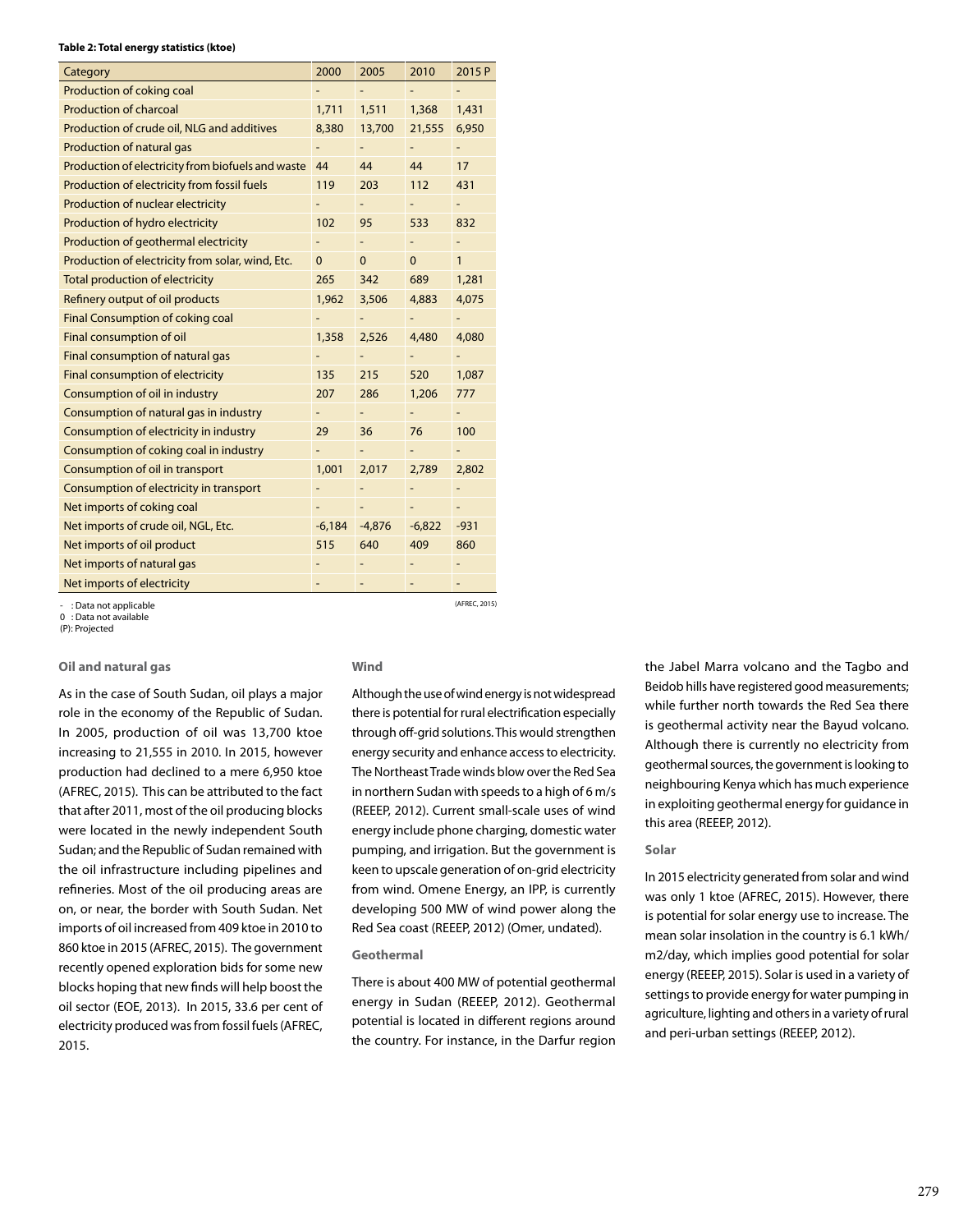# **Tracking progress towards sustainable energy for all (SE4All)**

The national electrification rate in Sudan is 32.6 per cent (Table 3 and Figure 4) (World Bank, 2016). In rural areas, 17.8 per cent have access to electricity, while in urban areas, the rate is higher at 62.1 per cent (World Bank, 2016). In 2010, Sudan had an electricity access deficit of 30.9 million people (World Bank, 2013a).

 In 2012, only 27.9 per cent of the Sudanese people were using nonsolid fuels; 16 per cent of these were in rural areas and 42 per cent in urban areas (World Bank, 2016); (World Bank, 2015).

The energy intensity (the ratio of the quantity of energy consumption per unit of economic output) of the Sudanese economy was 5.3 MJ per US dollar (2005 dollars at PPP) in 2012. The compound annual growth rate (CAGR) between 2010 and 2012 was 7.13 (World Bank, 2015).

The share of renewable energy in the total final energy consumption (TFEC) decreased slightly to 64 per cent in 2012 from 66.6 per cent in 2010. Traditional solid biofuels form the biggest share of renewable sources at 41.2 per cent of TFEC in 2012, while modern solid biofuels contributed 18.7 per cent and hydro only 4.1 per cent (World Bank, 2015). Renewable sources contributed 70.1 per cent share of electricity generation in 2012 (World Bank, 2015). The government plans to integrate renewable energy in the power system of the Sudan, with a target of 20 per cent by 2030.

| Table 3: Sudan's progress towards achieving SDG7 – Ensure access to affordable, reliable, sustainable and |  |
|-----------------------------------------------------------------------------------------------------------|--|
| modern energy for all                                                                                     |  |

| Target                                                                                              | Indicators                                                                                | Year          |             |      |       |                  |                  |
|-----------------------------------------------------------------------------------------------------|-------------------------------------------------------------------------------------------|---------------|-------------|------|-------|------------------|------------------|
|                                                                                                     |                                                                                           | 1990          | <b>2000</b> | 2010 | 2012  | $2000 -$<br>2010 | $2011 -$<br>2015 |
| 7.1 By 2030, ensure<br>universal access to<br>affordable, reliable and<br>modern energy services    | 7.1.1 Per cent of<br>population with access to<br>electricity                             | 23            | 25          | 29   | 32.6  |                  |                  |
|                                                                                                     | 7.1.2 Per cent of<br>population with primary<br>reliance on non-solid fuels               | $\mathcal{P}$ | 8           | 25   | 27.9  |                  |                  |
| 7.2 By 2030, increase<br>substantially the share of<br>renewable energy in the<br>global energy mix | 7.2.1 Renewable energy<br>share in the total final<br>energy consumption                  | 73.3          | 81.6        | 66.6 | 63.97 |                  |                  |
| 7.3 By 2030, Double the<br>rate of improvement of<br>energy efficiency                              | 7.3.1 GDP per unit of<br>energy use (constant<br>2011 PPP \$ per kg of oil<br>equivalent) |               |             |      |       |                  | 10.27<br>(2013)  |
|                                                                                                     | Level of primary energy<br>intensity(MJ/\$2005 PPP)                                       | 9.3           |             | 4.6  | 5.3   | 4.76             | 5.29             |
| Sources: (World Bank, 2015); (World Bank, 2016)                                                     |                                                                                           |               |             |      |       |                  |                  |

**Figure 4: SDG indicators**

| Percentage of population<br>with access to electricity | Access to non-solid fuel<br>(% of population) | GDP per unit of energy use<br>(PPP \$ per kg of oil equivalent)<br>2013 | Renewable energy<br>consumption<br>(% of total final energy<br>consumption),<br>2006-2011, 2012 |
|--------------------------------------------------------|-----------------------------------------------|-------------------------------------------------------------------------|-------------------------------------------------------------------------------------------------|
| 32.6%                                                  | 27.9%                                         | 10.61                                                                   | 63.97%                                                                                          |
|                                                        |                                               |                                                                         |                                                                                                 |

**Table 4: Sudan's key aspects/key mitigation measures to meet its energy Intended Nationally Determined Contributions (INDCs)**

| <b>INDC</b>                                                                                                                                             |
|---------------------------------------------------------------------------------------------------------------------------------------------------------|
| *Integrate renewable energy in the power system of the Sudan with a target of 20 per cent by<br>2030 including Wind energy - 1,000 MW (grid connected); |
| Solar PV energy - 1,000 MW (on- and off-grid); Solar CSP technology - 100 MW (grid connected);                                                          |
| *Waste to Energy: -80 MW (grid connected); Biomass Potential - 80 MW (grid connected); Small<br>Hydro Plants - 50 MW (grid connected).                  |

Source: (MEM, 2015)